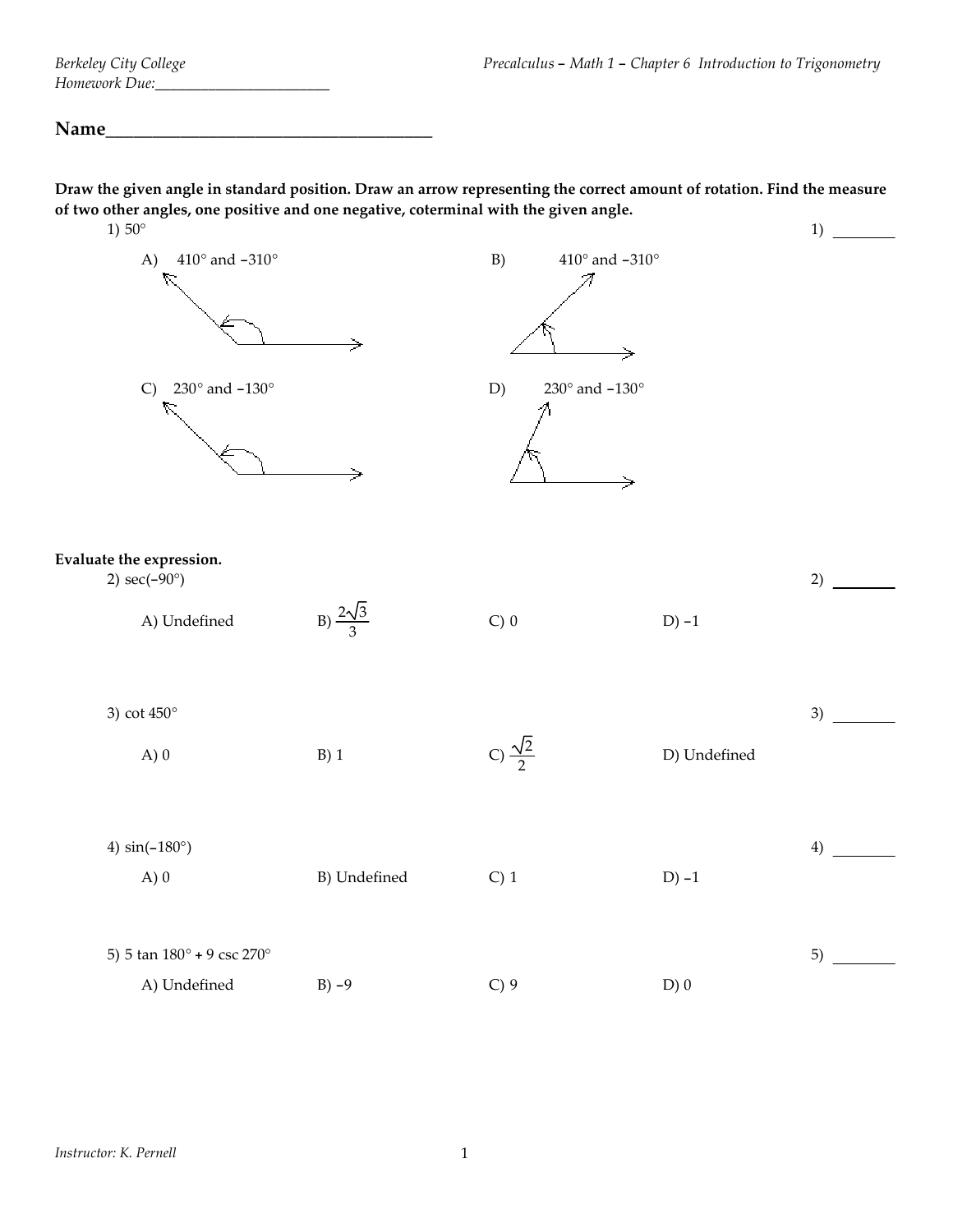| 6) cos $360^{\circ} - 5 \sin 90^{\circ}$ |          |         |      |  |
|------------------------------------------|----------|---------|------|--|
| A) $-4$                                  | $B) - 5$ | $C$ ) 1 | D(0) |  |

Suppose that  $\theta$  is in standard position and the given point is on the terminal side of  $\theta$ . Give the exact value of the indicated trig function for  $\theta$ .  $7) \begin{tabular}{c} \multicolumn{2}{c} {\textbf{1}} \\ \multicolumn{2}{c} {\textbf{2}} \\ \multicolumn{2}{c} {\textbf{3}} \\ \multicolumn{2}{c} {\textbf{4}} \\ \multicolumn{2}{c} {\textbf{5}} \\ \multicolumn{2}{c} {\textbf{6}} \\ \multicolumn{2}{c} {\textbf{7}} \\ \multicolumn{2}{c} {\textbf{8}} \\ \multicolumn{2}{c} {\textbf{9}} \\ \multicolumn{2}{c} {\textbf{1}} \\ \multicolumn{2}{c} {\textbf{1}} \\ \multicolumn{2}{c} {\textbf{1}} \\ \multicolumn{2}{c} {\textbf{1}} \\ \mult$ 

7)  $(4, 5)$ ; Find tan  $\theta$ .

C)  $\frac{2}{3}$ B)  $\frac{5}{6}$ D)  $\frac{5}{4}$ A)  $\frac{4}{5}$ 

8)  $(-20, 48)$ ; Find sin  $\theta$ .

A) 
$$
-\frac{5}{13}
$$
 \t\t B)  $\frac{5}{13}$  \t\t C)  $\frac{12}{13}$  \t\t D)  $-\frac{12}{13}$ 

 $9)$  — 9) (12, 16); Find  $\sin \theta$ . B)  $\frac{3}{5}$ C)  $\frac{4}{5}$ D)  $\frac{3}{4}$ A)  $\frac{4}{3}$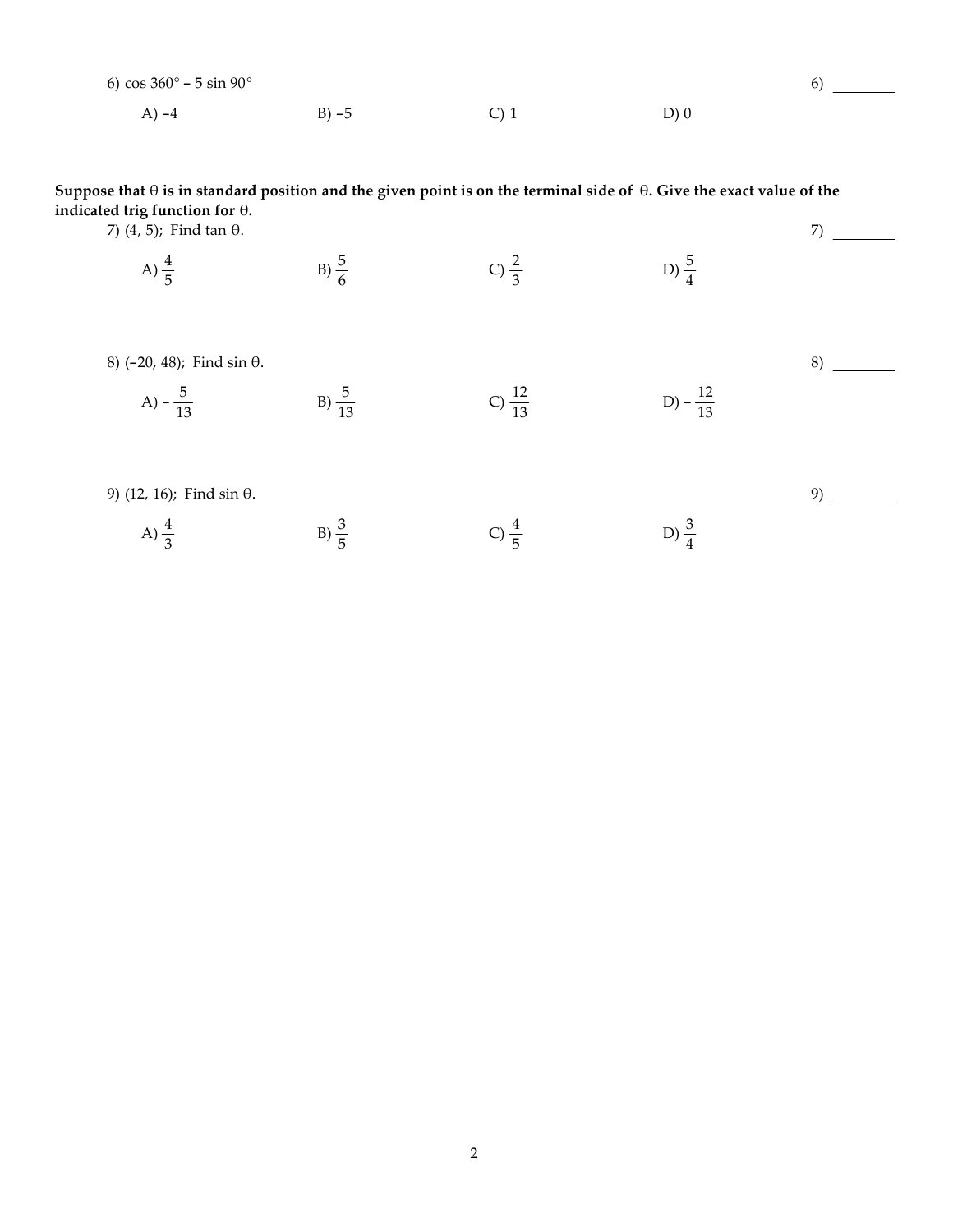Sketch an angle  $\theta$  in standard position such that  $\theta$  has the smallest positive measure and the given point is on the **terminal side of** Ό**.**

10) (-2, 5)

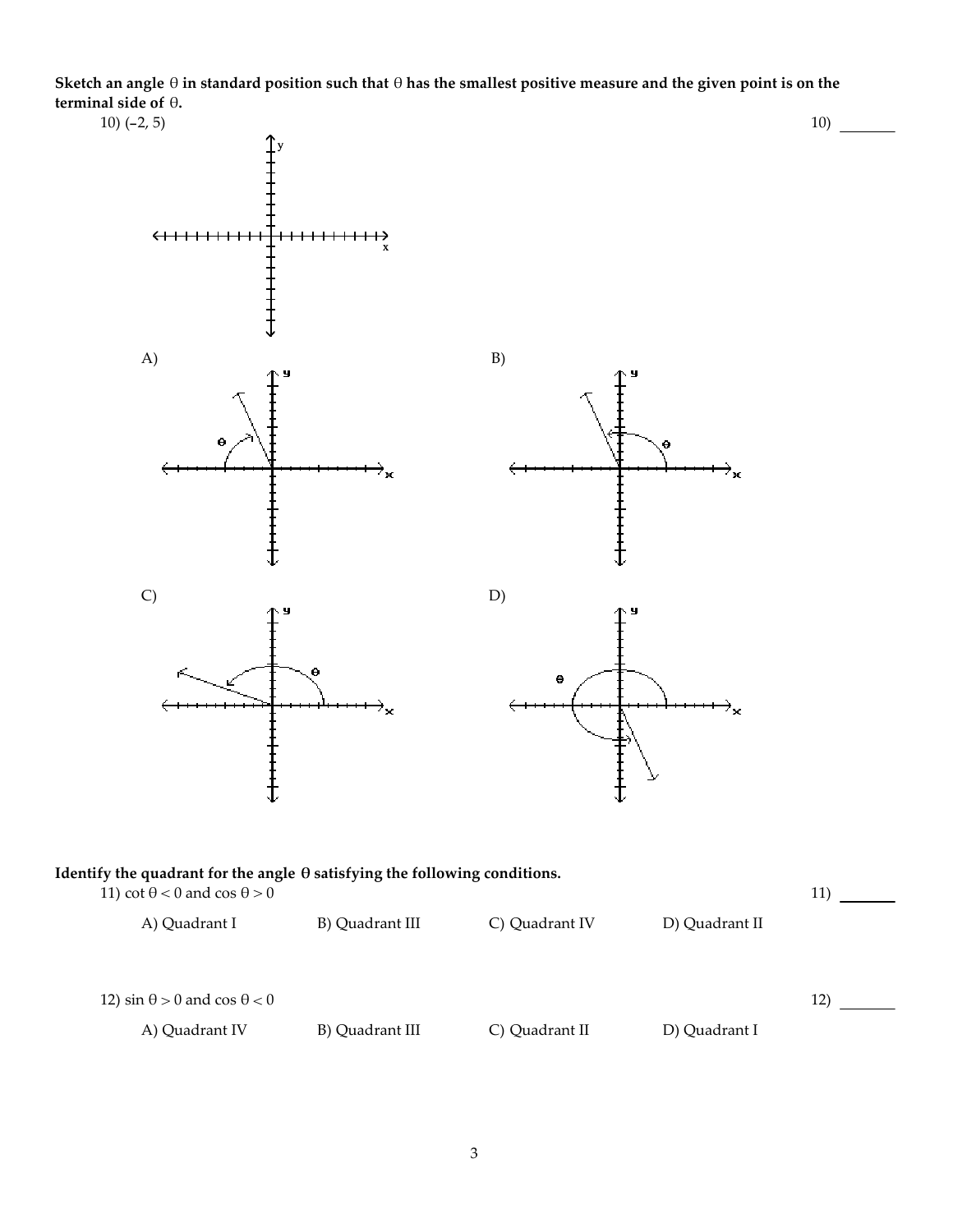| 13) $\tan \theta > 0$ and $\sin \theta < 0$ |                                                                                                                                                                                               |                            |                            | 13) |  |
|---------------------------------------------|-----------------------------------------------------------------------------------------------------------------------------------------------------------------------------------------------|----------------------------|----------------------------|-----|--|
| A) Quadrant IV                              | B) Quadrant II                                                                                                                                                                                | C) Quadrant III            | D) Quadrant I              |     |  |
| 14) csc (558°) and cot (558°)               | Determine the signs of the given trigonometric functions of an angle in standard position with the given measure.                                                                             |                            |                            | 14) |  |
| A) positive and positive                    |                                                                                                                                                                                               | B) positive and negative   |                            |     |  |
| C) negative and positive                    |                                                                                                                                                                                               | D) negative and negative   |                            |     |  |
| 15) $\cos(433^\circ)$ and $\sin(433^\circ)$ |                                                                                                                                                                                               |                            |                            | 15) |  |
| A) negative and positive                    |                                                                                                                                                                                               |                            | B) negative and negative   |     |  |
| C) positive and positive                    |                                                                                                                                                                                               | D) positive and negative   |                            |     |  |
| A) $\frac{3\sqrt{7}}{7}$                    | Use the fundamental identities to find the value of the trigonometric function.<br>16) Find sec θ, given that $\tan \theta = \frac{3}{4}$ and θ is in quadrant I.<br>B) $-\frac{\sqrt{7}}{9}$ | C) $\frac{5}{4}$           | D) $-\frac{3}{2}$          | 16) |  |
| A) $\frac{3\sqrt{7}}{7}$                    | 17) Find sin $\theta$ , given that cos $\theta = \frac{2}{3}$ and $\theta$ is in quadrant IV.<br>B) $-\frac{\sqrt{5}}{3}$                                                                     | C) $\frac{5}{4}$           | D) $-\frac{3}{2}$          | 17) |  |
| A) $-\frac{3\sqrt{109}}{109}$               | 18) Find csc θ, given that cot $θ = -\frac{3}{10}$ and cos $θ < 0$ .<br>B) $\frac{3\sqrt{109}}{100}$                                                                                          | C) $-\frac{\sqrt{109}}{2}$ | D) $\frac{\sqrt{109}}{10}$ | 18) |  |
|                                             | 19) Find sin $\theta$ , given that $\cos \theta = \frac{2}{9}$ and $\tan \theta < 0$ .                                                                                                        |                            |                            | 19) |  |

13)

14)

15)

16)

17)

18)

19)

A)  $-\frac{9}{2}$  B)  $-\sqrt{77}$  C)  $-\frac{\sqrt{77}}{2}$  $\frac{177}{2}$  D)  $-\frac{\sqrt{77}}{9}$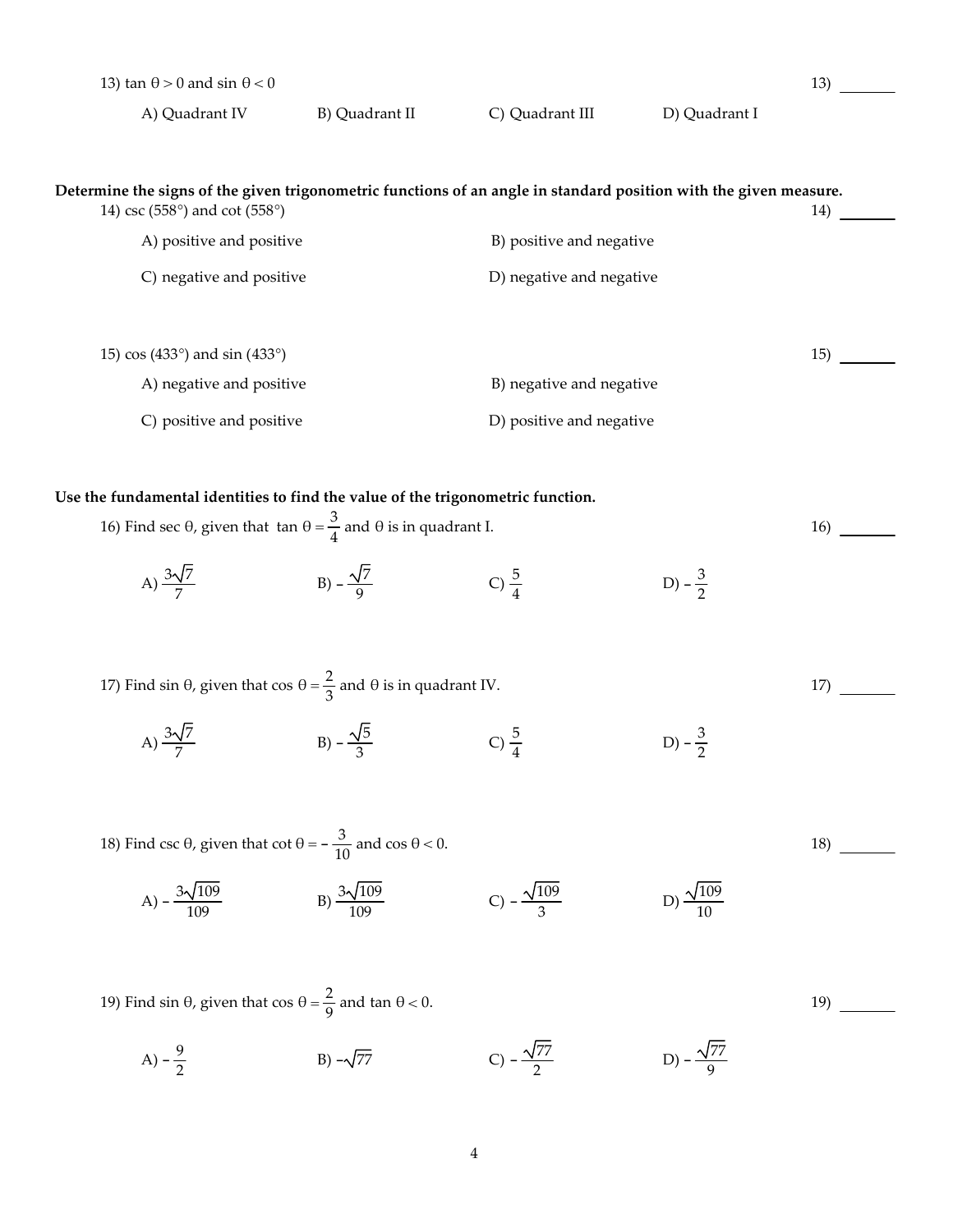## **Solve the problem.**



20)

21)

22)

23)

21) Find the exact value of x in the figure.



Suppose ABC is a right triangle with sides of lengths a, b, and c and right angle at C. Find the unknown side length using the Pythagorean theorem and then find the value of the indicated trigonometric function of the given angle. **Rationalize the denominator if applicable.**

22) Find tan B when  $a = 96$  and  $c = 100$ .

A) 
$$
\frac{24}{25}
$$
 \t\t B)  $\frac{24}{7}$  \t\t C)  $\frac{7}{25}$  \t\t D)  $\frac{7}{24}$ 

23) Find sin A when  $b = 24$  and  $c = 40$ 

A)  $\frac{3}{4}$  $B) \frac{3}{5}$ C)  $\frac{4}{5}$  $\frac{4}{5}$  D)  $\frac{5}{4}$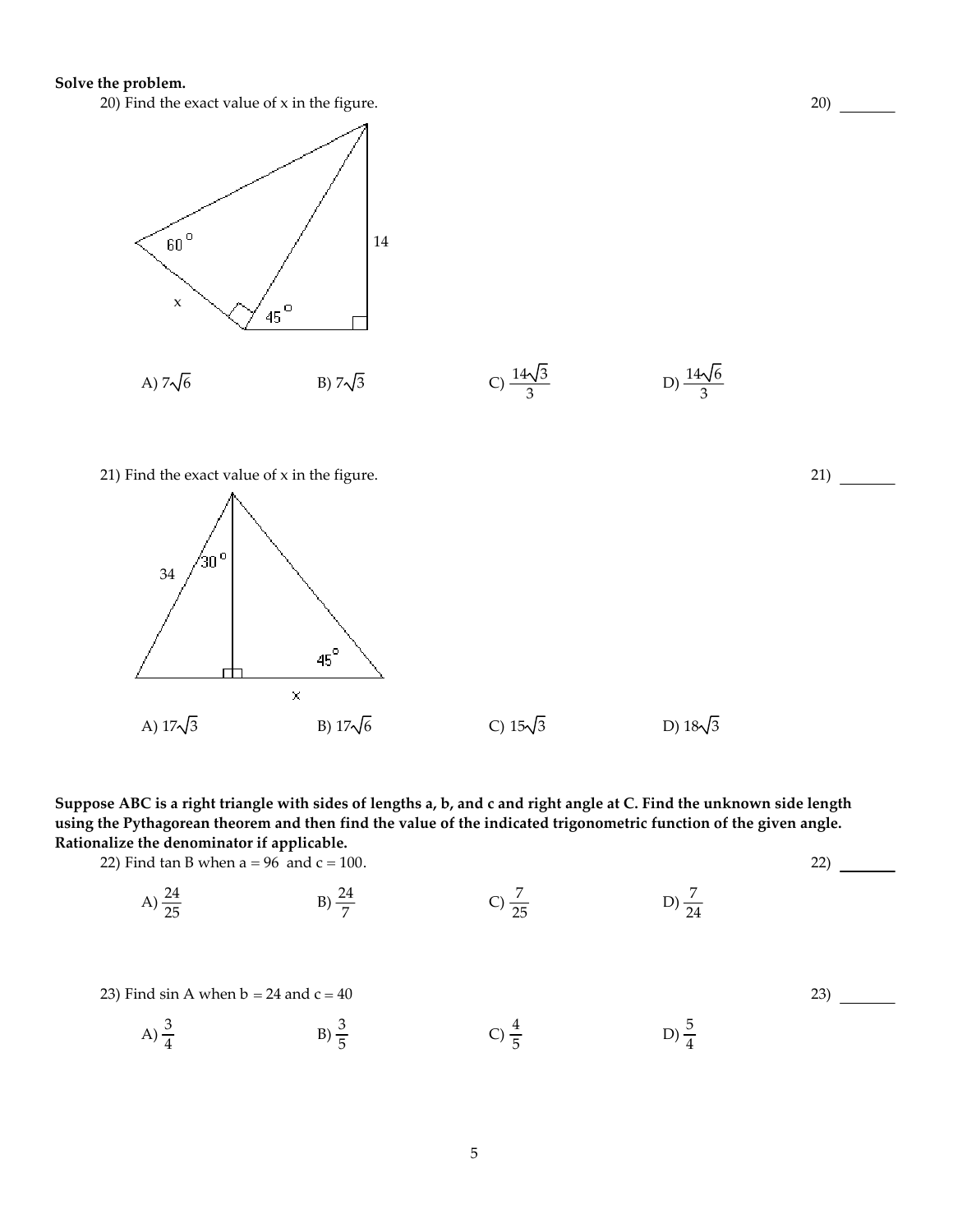| Find all values of $\theta$ , if $\theta$ is in the interval [0, 360°) and has the given function value. |                               |                                      |                               |     |  |  |
|----------------------------------------------------------------------------------------------------------|-------------------------------|--------------------------------------|-------------------------------|-----|--|--|
| 24) sin $\theta = \frac{\sqrt{3}}{2}$                                                                    |                               |                                      |                               | 24) |  |  |
| A) $60^\circ$ and $120^\circ$                                                                            | B) $60^\circ$ and $300^\circ$ | C) $150^\circ$ and $210^\circ$       | D) 210° and 330°              |     |  |  |
| 25) cos $\theta = \frac{1}{2}$                                                                           |                               |                                      |                               | 25) |  |  |
| A) 150° and 210°                                                                                         | B) $60^\circ$ and $300^\circ$ | C) 210 $^{\circ}$ and 330 $^{\circ}$ | D) $60^\circ$ and $120^\circ$ |     |  |  |
| Give the exact value.<br>26) csc 330°                                                                    |                               |                                      |                               | 26) |  |  |
| $A) -2$                                                                                                  | B) $\frac{2\sqrt{3}}{3}$      | $C)$ 2                               | D) $-\frac{2\sqrt{3}}{3}$     |     |  |  |
| 27) sec 150°                                                                                             |                               |                                      |                               | 27) |  |  |
| A) $\frac{2\sqrt{3}}{3}$                                                                                 | B) $-\sqrt{2}$                | C) $-\frac{2\sqrt{3}}{3}$            | D) $\sqrt{2}$                 |     |  |  |
| 28) cot 120°                                                                                             |                               |                                      |                               | 28) |  |  |
| A) – $\sqrt{3}$                                                                                          | B) $-\frac{\sqrt{3}}{3}$      | $C$ ) -1                             | D) $\frac{\sqrt{3}}{3}$       |     |  |  |
| 29) tan 300°                                                                                             |                               |                                      |                               | 29) |  |  |
| A) $\frac{\sqrt{3}}{3}$                                                                                  | B) $-\frac{\sqrt{3}}{3}$      | $C$ ) – $\sqrt{3}$                   | D) $\sqrt{3}$                 |     |  |  |
| 30) cos 210°                                                                                             |                               |                                      |                               | 30) |  |  |
| A) $-\frac{\sqrt{2}}{2}$                                                                                 | B) $\frac{\sqrt{3}}{2}$       | C) $-\frac{\sqrt{3}}{2}$             | D) $\frac{\sqrt{2}}{2}$       |     |  |  |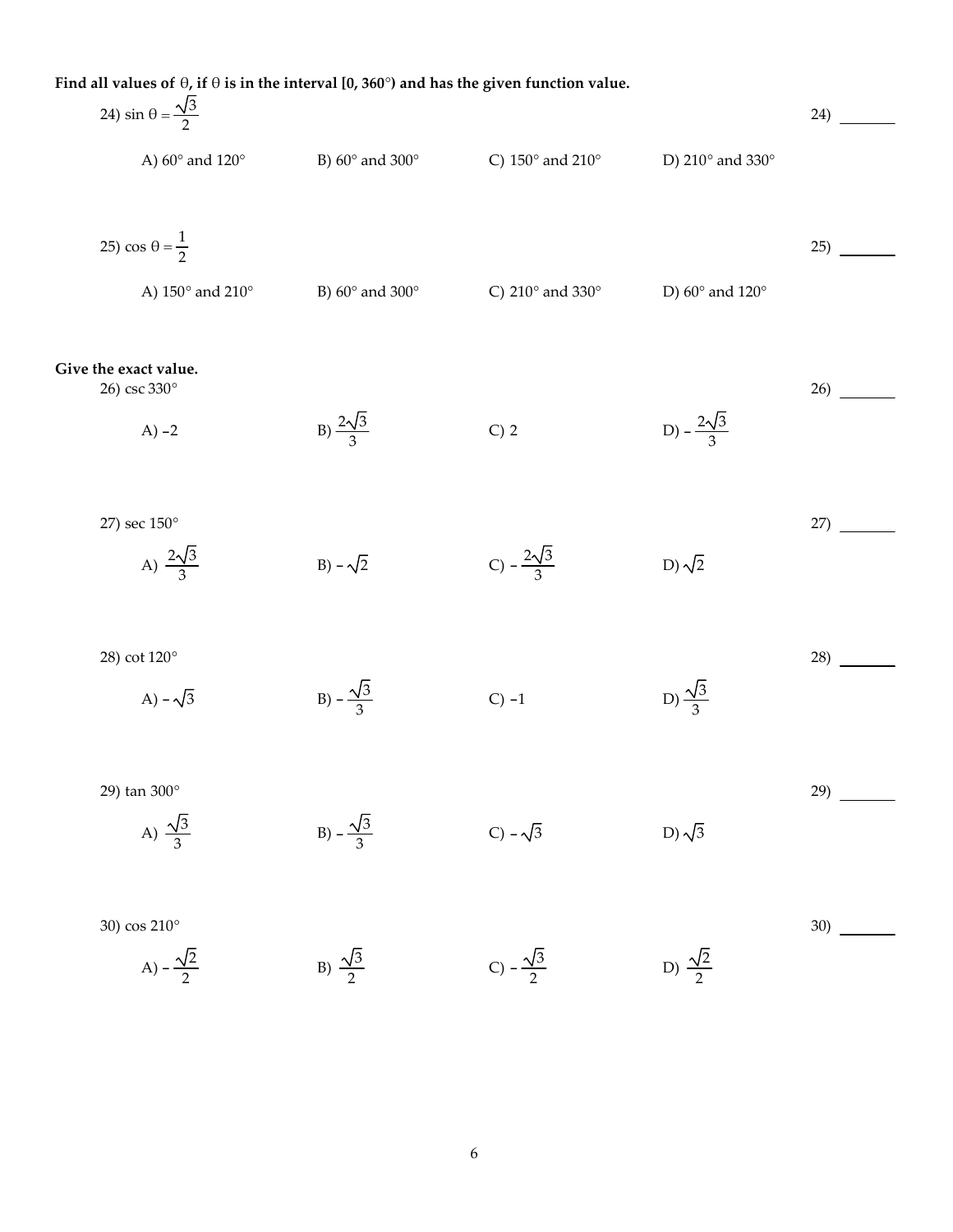**Find the exact trigonometric function value.**

| 31) $\cos 960^\circ$<br>A) $-\frac{\sqrt{3}}{2}$                               | B) $-\sqrt{3}$ | $C) - \frac{1}{2}$      | D) $\frac{\sqrt{2}}{2}$ | 31) |
|--------------------------------------------------------------------------------|----------------|-------------------------|-------------------------|-----|
| 32) sin (-1680°)<br>A) $\frac{\sqrt{3}}{2}$                                    | $B) -1$        | C) $\frac{\sqrt{2}}{2}$ | D) $\frac{1}{2}$        | 32) |
| Find the reference angle for the given angle.<br>33) $-400^{\circ}$<br>A) 130° | B) $50^\circ$  | C) $140^\circ$          | D) $40^\circ$           | 33) |
| 34) 211.4°<br>A) $31.4^\circ$                                                  | B) 121.4°      | C) $148.6^{\circ}$      | D) 58.6°                | 34) |
| 35) 138°<br>A) 42°                                                             | B) $58^\circ$  | C) $52^\circ$           | D) $48^\circ$           | 35) |
| 36) 78°<br>A) 12°                                                              | B) $102^\circ$ | C) $168^\circ$          | D) 78°                  | 36) |

Write the expression in terms of sine and cosine, and simplify so that no quotients appear in the final expression.

| $\csc x \cot x$<br>37)<br>sec x |                       |                       |                         | 37) |
|---------------------------------|-----------------------|-----------------------|-------------------------|-----|
| $A)$ 1                          | B) cot <sup>2</sup> x | C) csc <sup>2</sup> x | D) sec <sup>2</sup> $x$ |     |
|                                 |                       |                       |                         |     |
| 38) csc $x(\sin x + \cos x)$    |                       |                       |                         | 38) |
| A) $-2 \tan^2 x$                | B) $\sin x \tan x$    | C) sec $x$ csc $x$    | D) $1 + \cot x$         |     |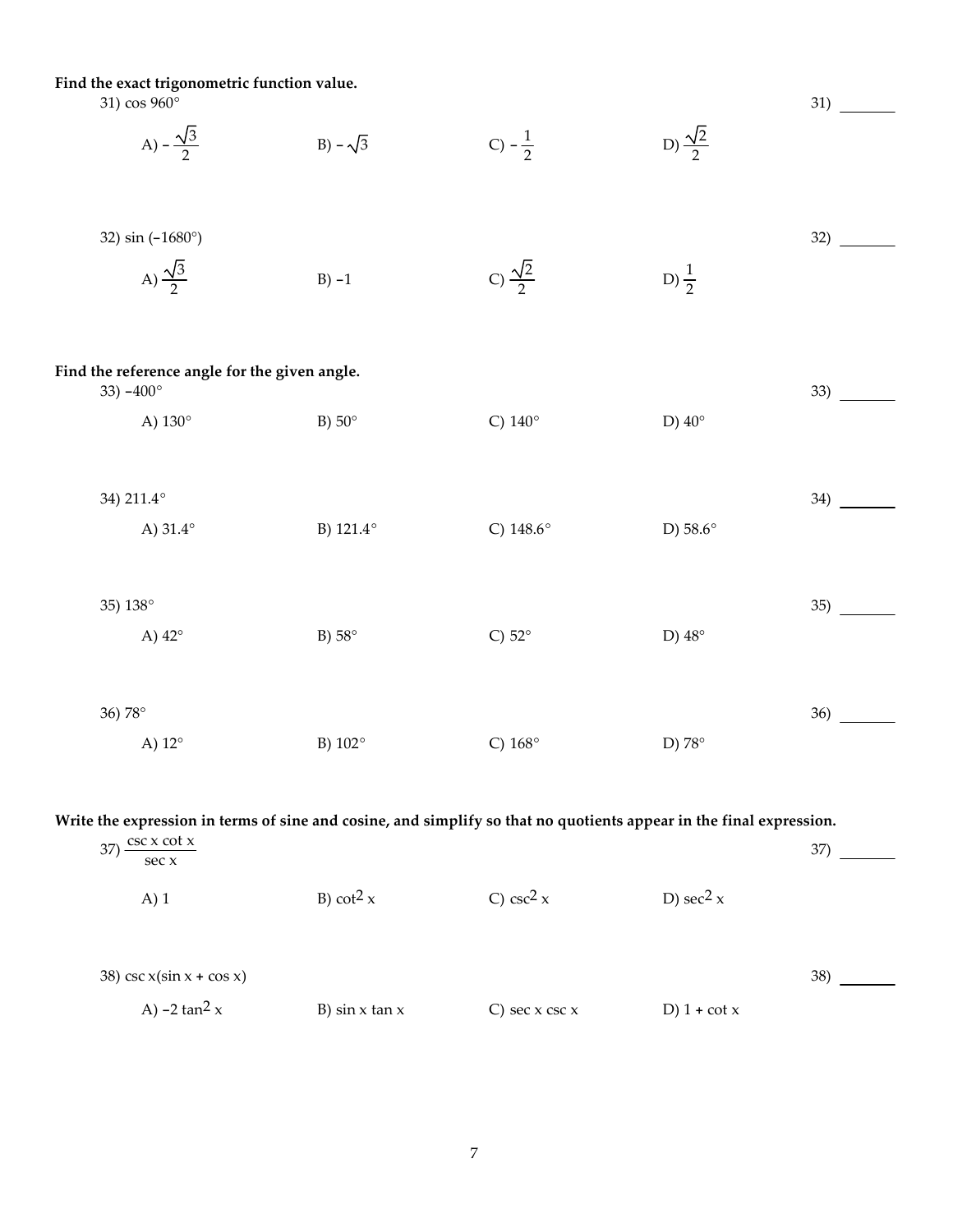| Factor the trigonometric expression and simplify.<br>39) $\sin^2 x + \sin^2 x \cot^2 x$                                          |                       |                                        |                              |     |
|----------------------------------------------------------------------------------------------------------------------------------|-----------------------|----------------------------------------|------------------------------|-----|
| $A)$ 1                                                                                                                           | B) $cot^2x + 1$       | C) $\sin^2 x + 1$                      | D) $cot2x - 1$               |     |
| 40) $1 - 2 \sin^2 x + \sin^4 x$                                                                                                  |                       |                                        |                              | 40) |
| A) $(1 - \sin^2 x)$                                                                                                              | B) $\sin^2 x$         | C) $\cos^4 x$                          | D) $(1 + tan^2x)$            |     |
| Perform the indicated operations and simplify the result.<br>$(41)\frac{\sin\theta}{\cos\theta} + \frac{\cos\theta}{\sin\theta}$ |                       |                                        |                              | 41) |
| A) sin $\theta$ tan $\theta$                                                                                                     | B) $1 + \cot \theta$  | C) sec $\theta$ csc $\theta$           | D) $-2 \tan^2 \theta$        |     |
| $(42)\frac{\sin\theta}{1+\sin\theta}-\frac{\sin\theta}{1-\sin\theta}$                                                            |                       |                                        |                              | 42) |
| A) $1 + \cot \theta$                                                                                                             | B) $-2 \tan^2 \theta$ | C) sec $\theta$ csc $\theta$           | D) sin $\theta$ tan $\theta$ |     |
| Use the fundamental identities to simplify the expression.<br>43) $\frac{\csc \theta \cot \theta}{\sec \theta}$                  |                       |                                        |                              | 43) |
| A) $\sec^2\theta$                                                                                                                | $B)$ 1                | C) cot <sup>2<math>\theta</math></sup> | D) csc <sup>2</sup> $\theta$ |     |
| Find the area of triangle ABC with the given parts.<br>44) $A = 29.4^\circ$<br>$b = 11.0$ in<br>$c = 8.4$ in                     |                       |                                        |                              |     |
| A) $40 \text{ in}^2$                                                                                                             | B) $42 \text{ in}^2$  | C) $21 \text{ in}^2$                   | D) 23 in <sup>2</sup>        |     |